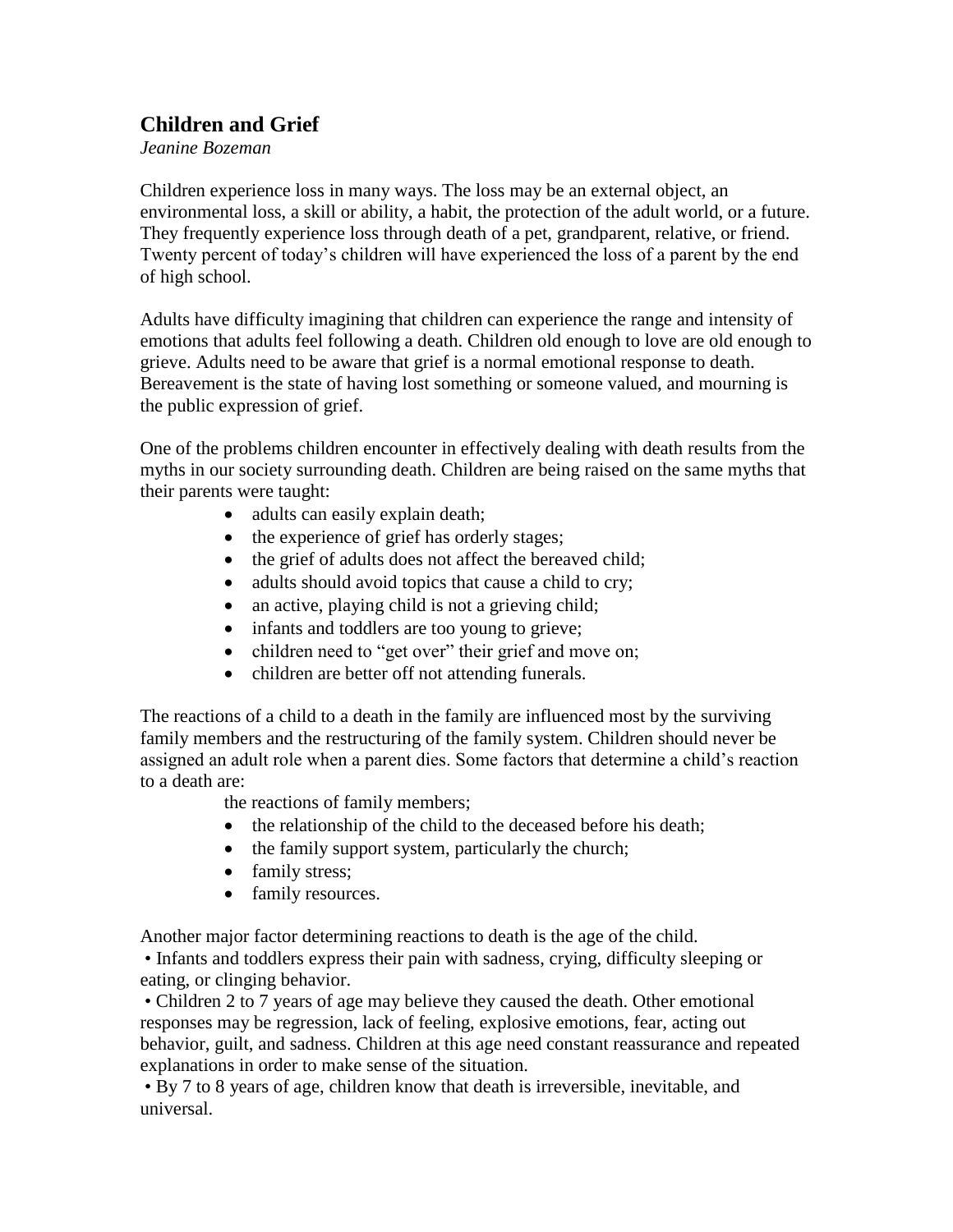Bereavement in early childhood can have a damaging effect. Children who experience loss need to express their grief and work through unresolved feelings in order to prevent the possibility of later social or mental dysfunction. Although some children receive the love and care they need from their families to help them express their feelings freely and recover from the trauma of bereavement, they might benefit from referral to a skilled therapist to assist with appropriate recovery.

As a Christian social worker, I think the way adults tell a child about a death is important.

- Talk to the child as soon as possible after the death.
- Give the child a simple, honest explanation using clear, concise words.
- Find familiar surroundings to have the talk with the child.
- Be sure the child understands the meanings of the words used.
- Give adequate but not detailed information about the death.
- Address the child's fears and anxieties.
- Reassure the child that he is not to blame for the death and that someone will care for him.
- Listen carefully to the child, validating feelings, assisting with overwhelming feelings, and involving and including him.
- Continue the child's routine.
- Model appropriate grief behaviors.
- Provide opportunities to remember the loved one who has died.

In accepting loss, children have to understand, grieve, remember, and find a way to go on with life. Sensitive adults can assist children by providing a safe place to express feelings, being willing to listen attentively and caringly to children's stories of loss, and utilizing methods to help children express their thoughts and feelings.

Children can be our teachers as we share their grief journey. We need to allow them to be our guides as we listen. Storytelling, poetry, and art can be used to encourage children to express feelings of anger, sadness, resentment, guilt, and shame. Adults can help children by creating a pictorial family history and memory boxes. In addition, clay, puppets, music, and stories are useful methods for expressing feelings. Other models of intervention are counseling, peer groups, and family therapy.

My personal belief is that children should be included in the visitation or funeral of a loved one if they choose. They can be prepared for this stressful and painful experience by explaining beforehand what they will see, how the body will look and feel, who will be there, and what will take place. For young children, a short visit may be best. I recommend that some caring adult should be prepared to leave with the child if he or she becomes uncomfortable. Prior to the death of a loved one, taking the child to the visitation or funeral of a neighbor, casual friend, or distant relative can help to prepare the child to deal with the death of a parent, close relative, or other person to whom he or she is attached.